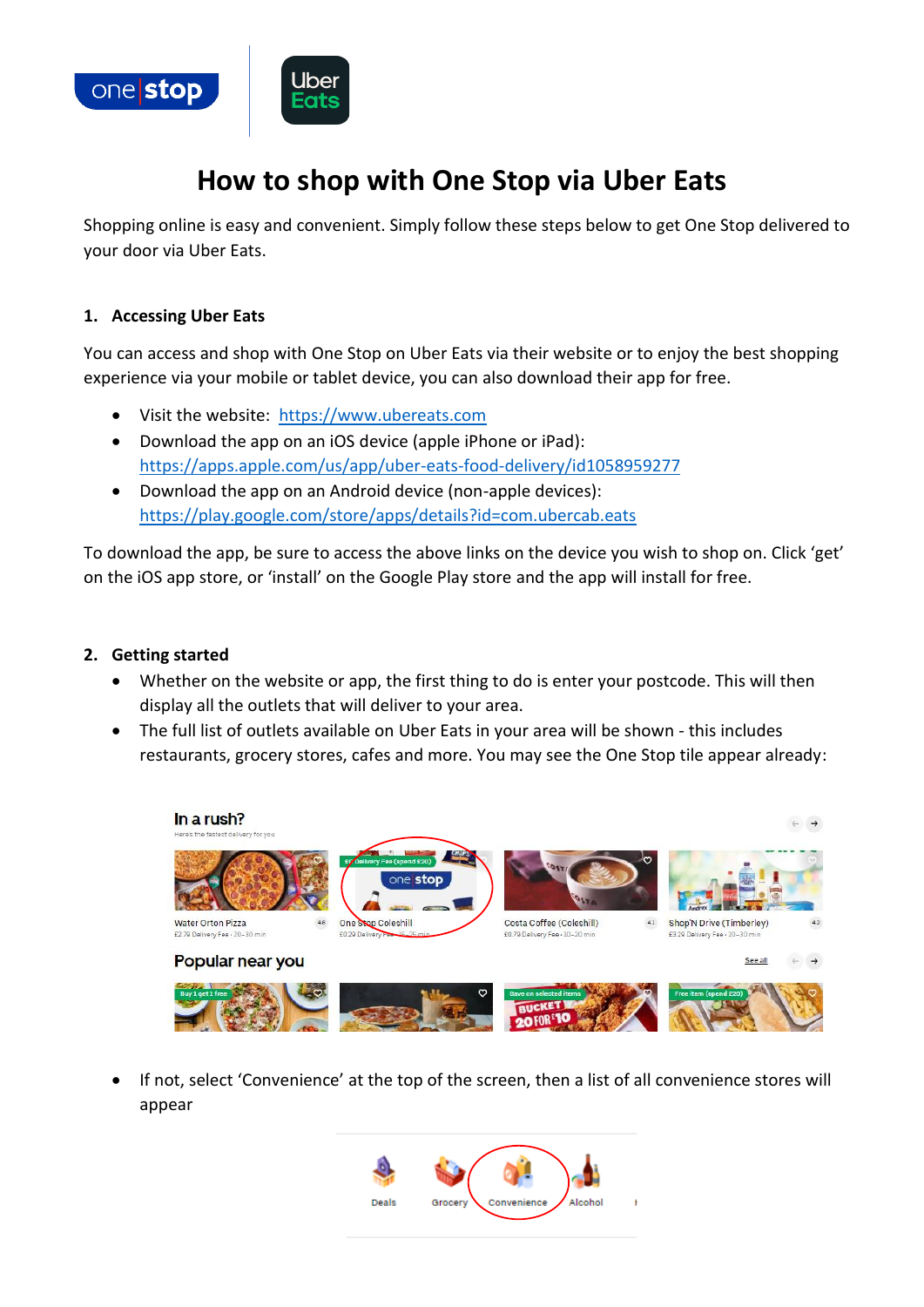

• From here you can also choose to favourite One Stop by clicking the little heart symbol, meaning you will find us much faster on your next visit.

**Can't see a One Stop?** If we don't currently deliver via Uber Eats in your area, please return to [www.onestop.co.uk/waystoshop](http://www.onestop.co.uk/waystoshop) and try one of the alternative delivery partners. If we don't deliver in your area yet, please accept our apologies, we are working hard to offer delivery in more stores, so be sure to check back regularly.

## **3. Build your order**

- Once you have selected your local One Stop shop, think of it like entering the door of the realworld shop – you now browse the products and fill your basket
- You will see a menu of product categories and a continual product list broken down by those categories which can be scrolled.
- On the mobile app, menu categories will appear across the top of the screen while on the website they will be shown to the left of the product list. Click 'See all' to see all products in that category

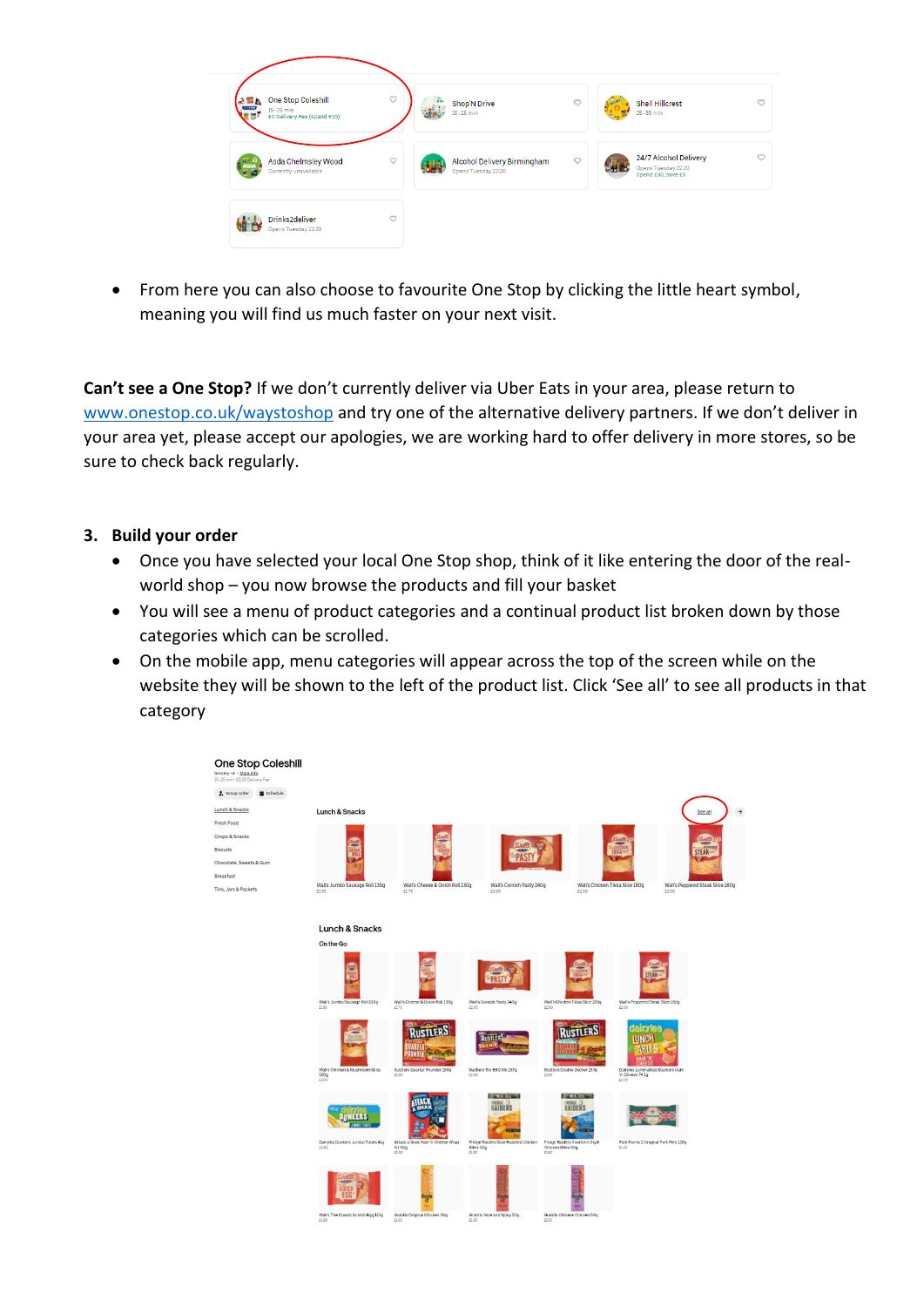- To add a product to your order, click on the image, which will show the product profile.
- Select quantity and then press the black button to add to order.

**NOTE: If you would like to know specific nutritional and allergen information per product, please visit [https://www.onestop.co.uk/waystoshop/allergeninformation/.](https://www.onestop.co.uk/waystoshop/allergeninformation/)** 

|            |                             | one stop<br>GALA<br><b>APPLES</b> |                                                                                                                                                                                                                                                                                                                                                                                                                                                                                             |  |
|------------|-----------------------------|-----------------------------------|---------------------------------------------------------------------------------------------------------------------------------------------------------------------------------------------------------------------------------------------------------------------------------------------------------------------------------------------------------------------------------------------------------------------------------------------------------------------------------------------|--|
|            |                             |                                   |                                                                                                                                                                                                                                                                                                                                                                                                                                                                                             |  |
| £2.20      | One Stop Gala Apples 6 pack |                                   |                                                                                                                                                                                                                                                                                                                                                                                                                                                                                             |  |
|            | <b>Special instructions</b> |                                   |                                                                                                                                                                                                                                                                                                                                                                                                                                                                                             |  |
| Add a note |                             |                                   |                                                                                                                                                                                                                                                                                                                                                                                                                                                                                             |  |
|            |                             |                                   | One Stop Coleshill has a FHRS rating of 5. This information was updated on 08/04/2022. The current rating is on their<br>page on the [FSA Website](https://ratings.food.gov.uk/business/en-GB/535657). Allergies, intolerances and dietary<br>requirements: Before ordering, please contact the restaurant directly and ask to speak to a member of staff who can<br>assist if you require information about ingredients and help cater for your needs. Adults need around 2000 kcal a day. |  |
|            |                             |                                   |                                                                                                                                                                                                                                                                                                                                                                                                                                                                                             |  |

• Certain products may be greyed out in the range. Unfortunately, those products are currently out of stock and can therefore not be added to your basket this time. Like in a real-world shop, stocks are replenished daily.

#### **4. Purchasing your order**

- As you add items to your basket, in the app you will see a black button which says 'View basket'. Clicking this will show your order listed and an option to go to checkout.
- This checkout screen will be shown the right of screen if on the website.

| ×                                                     |      |  |  |  |  |  |  |
|-------------------------------------------------------|------|--|--|--|--|--|--|
| One Stop Coleshill                                    |      |  |  |  |  |  |  |
| 2. Group order                                        |      |  |  |  |  |  |  |
| Rustlers Quarter Pounder 190g £2.80<br>$1 \vee$       |      |  |  |  |  |  |  |
| Yorkshire Tea Bags 160's<br>$1 -$                     | £660 |  |  |  |  |  |  |
| One Stop Sweet Easy Peelers<br>1 <sub>1</sub><br>600g | £210 |  |  |  |  |  |  |
| Request utensils, straws, etc.                        |      |  |  |  |  |  |  |
| Add a note for the store                              |      |  |  |  |  |  |  |
| Go to checkout . £11.50                               |      |  |  |  |  |  |  |